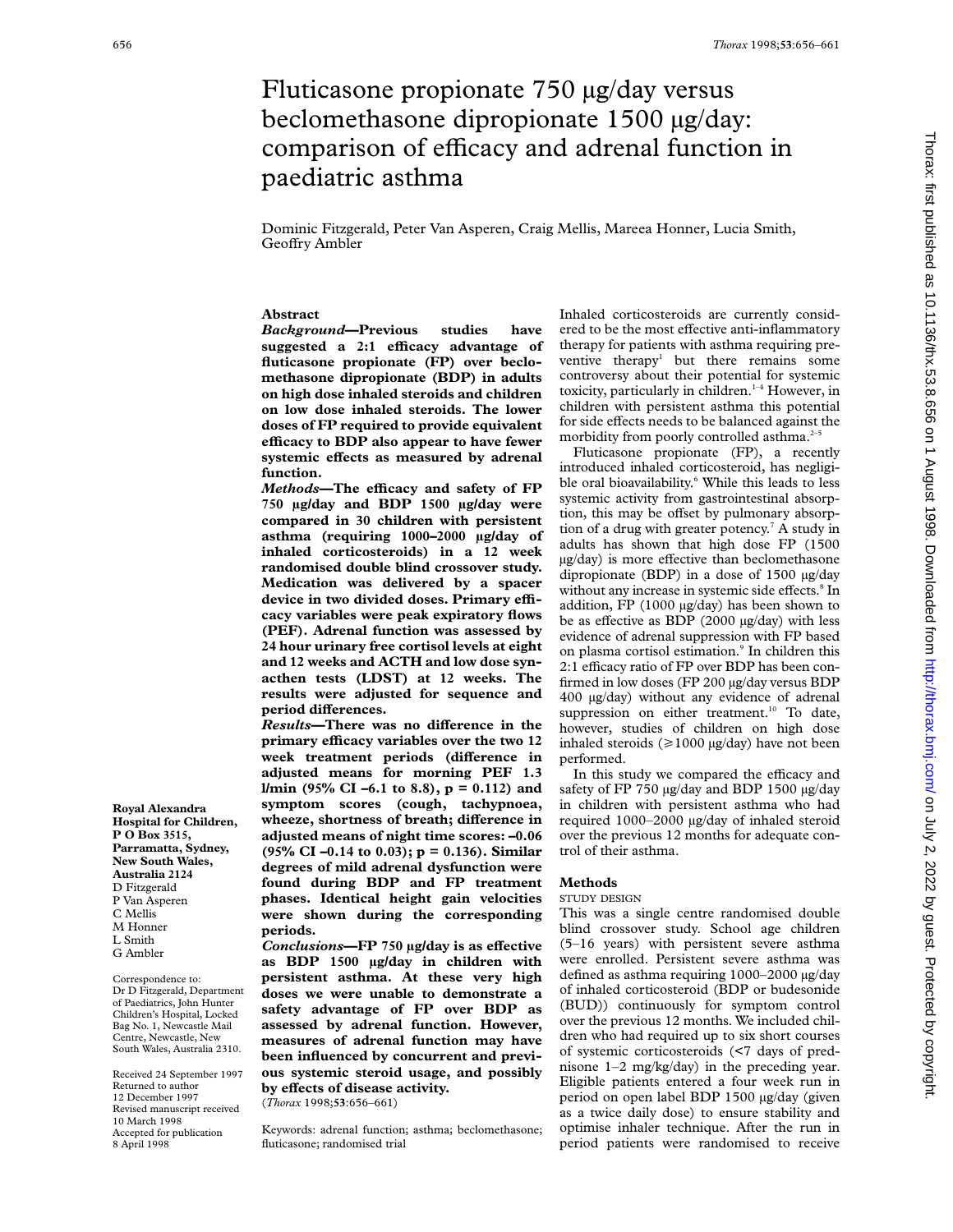either FP 750 µg/day or BDP 1500 µg/day delivered in a twice daily dose via a metered dose inhaler (MDI) and a large volume (750 ml) spacer. Patients were allocated to treatment order (FP-BDP or BDP-FP) according to a randomisation list (in blocks of four) produced prior to the commencement of the study. After 12 weeks of treatment patients crossed over to the other steroid treatment for a further 12 weeks. There was no washout period between the two treatment phases because of the severity of the asthma.

Patients were permitted the use of short and long acting  $\beta$  agonists, cromoglycate, or theophylline as prescribed prior to entry to the study and asthma exacerbations were treated in the same way as previously. In school aged children we felt it unlikely that an accurate record of MDI usage could be maintained for the study duration (seven months) and that any significant asthma exacerbation in moderately severe asthmatics would progress to nebulised therapy. Consequently, an exacerbation of asthma was defined as any event requiring nebulised salbutamol or systemic corticosteroids.

The study was approved by the ethics review committee of the Royal Alexandra Hospital for Children. Written informed consent was obtained from parents prior to enrolment.

## ASSESSMENT OF CLINICAL RESPONSE

Patients kept a daily symptom diary card for daytime symptoms and night time symptoms and recorded all medications taken for the duration of the study. Daytime symptoms were recorded each evening:  $0 = no$  symptoms,  $1 =$ wheezing, cough on strenuous exercise and/or hurrying;  $2 =$  wheezing, cough or shortness of breath (SOB) most of the day with limitation of normal activities; 3 = unable to carry out normal activities because of SOB. Similarly, nighttime symptoms were recorded each morning: 0  $=$  no symptoms; 1  $=$  symptoms caused waking once or early;  $2 =$  awoken two or three times by cough, wheeze, SOB, asthma;  $3 =$  awake most of the night with cough, wheeze, SOB, asthma. Each morning and evening patients recorded the highest of three peak expiratory flow (PEF) manoeuvres using a mini-Wright peak flow meter (Clement Clarke International, London, UK). Patients were seen every four weeks when spirometric values (pre and post 400 µg salbutamol delivered via MDI and large volume spacer), height (measured at the same time of day), weight, blood pressure and heart rate were measured. Subjects were required to withhold long acting  $\beta$ , agonists for 12 hours and short acting  $\beta_2$  agonists for four hours prior to spirometric testing and scheduled clinical reviews.

#### ASSESSMENT OF ADRENAL FUNCTION

Urine was collected for measurement of 24 hour cortisol excretion prior to clinic visits after eight and 12 weeks on each steroid. Low dose synthetic ACTH (synacthen) cortisol stimulation tests  $(LDST)^{11}$ <sup>12</sup> were performed at the end of each 12 week treatment phase. Patients were fasted from midnight prior to undertaking the LDST at 08.00 hours. Sixty minutes prior to venepuncture topical local anaesthetic patches (Astra Draco, Lund, Sweden) were applied to the patients' cubital fossae by a parent. An indwelling peripheral 22 gauge venous catheter was sited through the anaesthetised skin. The LDST consisted of a basal morning serum ACTH and cortisol (08.00 to 09.00 hours) collected prior to the intravenous injection of synacthen  $(0.5 \mu g/1.73 \text{ m}^2 \text{ body surface})$ area). Serum cortisol levels were measured 30 and 60 minutes later. The LDST has been reported to be a more sensitive discriminator of mild adrenal dysfunction in both adults and children.<sup>11 12</sup> We used the normal ranges proposed by Broide *et al*12—namely, baseline cortisol  $\geq 200$  nmol/l and LDST stimulated  $\text{cortisol} \geq 500 \text{ nmol/l}.$ 

# ASSESSMENT OF GROWTH

Height was measured at each visit by the same observer using a stadiometer and expressed as height standard deviation score (Ht SDS), according to the National Center for Health Statistics (NCHS) standards.<sup>13</sup>

## STATISTICAL ANALYSIS

Sample size calculation for efficacy data was based on the assumption that a 5% difference in mean daily PEF (15 l/min in 10 year old children) was a clinically relevant difference between treatment groups and for an alpha error of 5% and a beta error of  $10\%$  (power = 90%). We calculated the sample size using the standard deviation of the previously demonstrated difference between repeated measurements of PEF to be 17 l/min.<sup>14</sup> This gave an effect size of  $0.88$ , necessitating 30 patients in a crossover design. This sample size was also sufficient to demonstrate a clinically relevant difference between cortisol responses after a short synacthen test of 200 nmol/l (1 standard deviation)<sup>15</sup> with an alpha error of 5% and a beta error of 10%. To compare the two medications a full covariance model was used with age, sex, and sequence effects included as between patient covariates. A combination of multivariate repeated measures and conventional crossover methods was used for analyses of the main outcome and safety (cortisol) variables. Results are expressed as mean (SD) or mean (95% confidence intervals (95% CI)). Means for comparison of treatments were adjusted for final analysis because of a significant period effect and patient differences in sequence groups.

### **Results**

#### STUDY SAMPLES AND WITHDRAWALS

Thirty four subjects were enrolled in the run in period. Twenty (59%) had received budesonide 1200–1600 µg/day and 14 (41%) had received BDP 1000–2000 µg/day continuously for the preceding 12 months. Prior to study entry 12 of the 34 subjects (35%) were using salmeterol (long acting  $\beta_2$  agonist). All subjects were randomised to either FP-BDP or BDP-FP treatment sequences. For patients in the treatment sequences there were no differences in the mean (SD) duration of asthma treatment (FP-BDP: 8.7 (2.2) years versus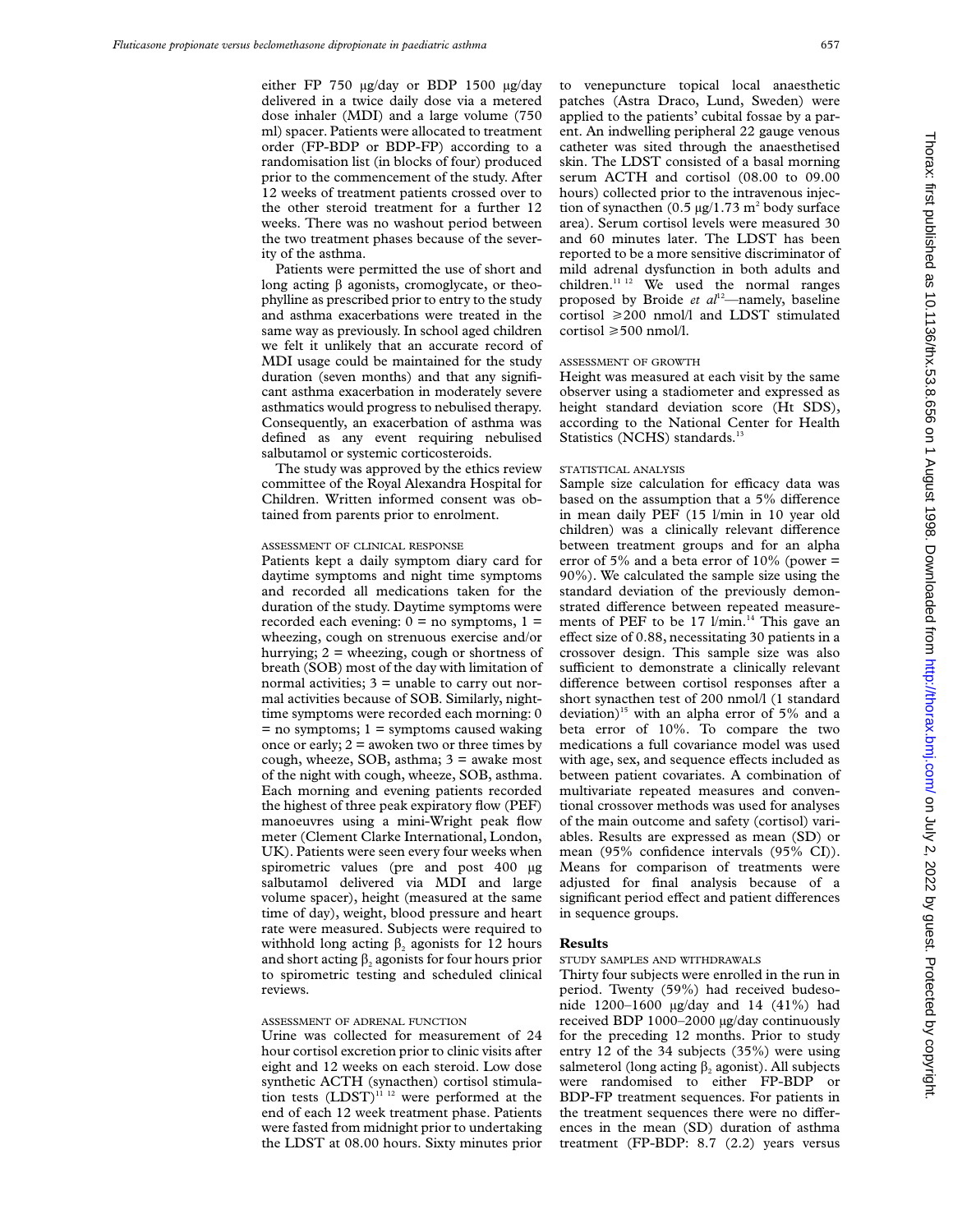658 *Fitzgerald, Van Asperen, Mellis, et al*

*Table 1* Demographic characteristics of the basic efficacy sample comparing the two *sequence groups: FP-BDP vs BDP-FP. There were no significant differences between the sequence groups*

|                   | Basic efficacy sample $(n=30)$ | $FP-BDP(n=16)$                 | $BDP-FP(n=14)$                |
|-------------------|--------------------------------|--------------------------------|-------------------------------|
| Age (years)       | Mean (SD)                      | 10.5(2.5)                      | 9.4(2.9)                      |
|                   | Range                          | $6 - 15$                       | $5 - 13$                      |
| Sex               |                                | 13 male; 3 female              | 6 male; 8 female              |
| Height (cm)       | Mean(SD)                       | 142.1(11.8)                    | 136.0 (17.9)                  |
|                   | Range                          | $120 - 167$                    | $99 - 163$                    |
| Weight (kg)       | Mean(SD)                       | 38.7 (11.3)                    | 36.2(14.4)                    |
|                   | Range                          | $24 - 62$                      | $17 - 66$                     |
| <b>Baseline</b>   | Mean $(95\% \text{ CI})$       | 1.93 $(1.71 \text{ to } 2.06)$ | $1.75(1.59 \text{ to } 1.93)$ |
| FEV, (1)          | Percentage predicted (95% CI)  | 86 (82 to 90)                  | 86 (82 to 90)                 |
| <b>Baseline</b>   | Mean (95% CI)                  | 319 (288 to 348)               | 294 (262 to 326)              |
| $PEF$ ( $l/min$ ) | Percentage predicted (95% CI)  | 101 (94 to 108)                | 105 (98 to 112)               |

 $FEV<sub>1</sub>$  = forced expiratory volume in one second;  $PEF$  = peak expiratory flow.

BDP-FP: 7.4 (2.9) years; p = 0.150), the history of other atopic manifestations including eczema, hayfever, and rhinitis (10/17 versus  $13/17$ ;  $p = 0.463$ , or the number of admissions to hospital (range 0–4) for asthma in the preceding year ( $\chi^2$  = 0.869 for 1 df, p = 0.351). Twenty of the 34 subjects (59%) had not been hospitalised in the preceding 12 months.

Thirty subjects (88.2%) completed the study. Four patients were withdrawn (two from each treatment sequence). This was because of non-compliance in two cases (one from each treatment sequence during the first 12 weeks) and parental request in one case (behaviour deterioration coinciding with commencing school). The attending physician requested withdrawal in the other case because of deterioration in asthma control necessitating three courses of oral corticosteroids within one month. There were no significant differences in withdrawal rates between treatments, study phases, or treatment sequence groups.

As this study was analysed on an "intention to treat" basis<sup>16</sup> the sample considered for all analyses of efficacy and safety was the total sample of 34 patients. However, for a crossover design, data from both treatment phases are required for comparative analyses. Thus, a basic efficacy sample was formed by excluding the four withdrawn patients. Three patients declined venepunctures, so assessment of their HPA axis was limited to 24 hour urinary free cortisol (UFC) levels. Consequently, the sample size for assessment of the LDST was 27. As oral corticosteroids may alter endogenous cortisol levels, a subgroup analysis was defined for those 17 subjects who did not take oral corticosteroids during the study. There were no significant differences for any of the demographic, efficacy, or safety variables irrespective of whether analysed by intention to treat or the basic efficacy sample.

*Table 2 Primary efficacy variables*  $(n = 30)$ 

|                                                                           | PEF               |                                                                        | Symptoms                                          |                                                     |
|---------------------------------------------------------------------------|-------------------|------------------------------------------------------------------------|---------------------------------------------------|-----------------------------------------------------|
|                                                                           | AМ                | PМ                                                                     | Dav                                               | Night                                               |
| FP (adj mean)<br>BDP (adj mean)<br>Diff (adj mean)<br>$(95\% \text{ CI})$ | 311<br>308<br>2.6 | 316<br>312<br>4.2<br>$(-1.8 \text{ to } 7.0)$ $(-1.2 \text{ to } 9.5)$ | 0.3<br>0.4<br>$-0.1$<br>$(-0.8 \text{ to } 0.02)$ | 0.3<br>0.3<br>$-0.05$<br>$(-0.14 \text{ to } 0.03)$ |

There were no significant differences between treatments for peak expiratory flow (PEF) rates or symptom scores.

# BASIC EFFICACY SAMPLE

The characteristics of the efficacy sample are summarised in table 1. There were differences in the two sequence groups. There were 14 patients in the BDP-FP sequence group and 16 patients in the FP-BDP sequence group. A female preponderance occurred in the BDP-FP sequence group (59% female) while a male preponderance occurred in the FP-BDP sequence group (82% male). Exacerbations were also more common in the BDP-FP sequence group occurring in 12 of the 14 subjects (85.7%) compared with nine of the 16 subjects (56.2%) in the FP-BDP sequence group. There were 52 exacerbations in the BDP-FP group compared with 16 in the FP-BDP sequence group (p<0.001); however, similar numbers of exacerbations occurred whilst receiving FP and BDP. Absolute lung function was higher in the FP-BDP sequence group but neither absolute nor percentage predicted lung function was significantly different between the sequence groups. There was a significant period effect noted for both sequence groups with an increase in asthma exacerbations and decline in lung function during the second treatment phase. Salmeterol was used in nine of the 30 subjects  $(35%)$  in the efficacy sample (four FP-BDP and five BDP-FP;  $p =$  $0.404$ ). There were no differences in the duration of asthma, presence of atopy, number of exacerbations of asthma requiring admission to hospital, age, height, weight,  $FEV<sub>1</sub>$ , or  $PEF$ between those using salmeterol and those not using salmeterol. Means were adjusted for final analysis to account for the sequence differences and the period effect.

## PRIMARY EFFICACY VARIABLES

The daily mean morning and evening PEF and day and night symptoms scores over the three month period are presented in table 2, adjusted for sequence differences and period effect. Although the trend favoured FP, there was no statistically significant difference in these parameters between FP and BDP treatment periods. To investigate a possible carryover effect the analysis was repeated for the last month (month 3) of treatment but again no difference could be demonstrated between treatment groups.

# SECONDARY EFFICACY VARIABLES

There was no difference in physician or patient/parent assessments of efficacy with 90% of both rating FP and BDP effective or very effective. The total number of exacerbations (FP =  $33$ ; BDP =  $35$ ) and those exacerbations requiring systemic steroids (FP  $= 9$ ; BDP = 11) were also not different between FP and BDP treatment periods. However, there were only 16 exacerbations in total for the FP-BDP group, while there were 52 exacerbations in the smaller BDP-FP group. This difference in incidence was highly significant (p<0.001), suggesting that, by chance, randomisation had placed a higher proportion of less stable cases in the BDP-FP sequence. In addition, there was a difference between phases for 57% of the patients, and these tended to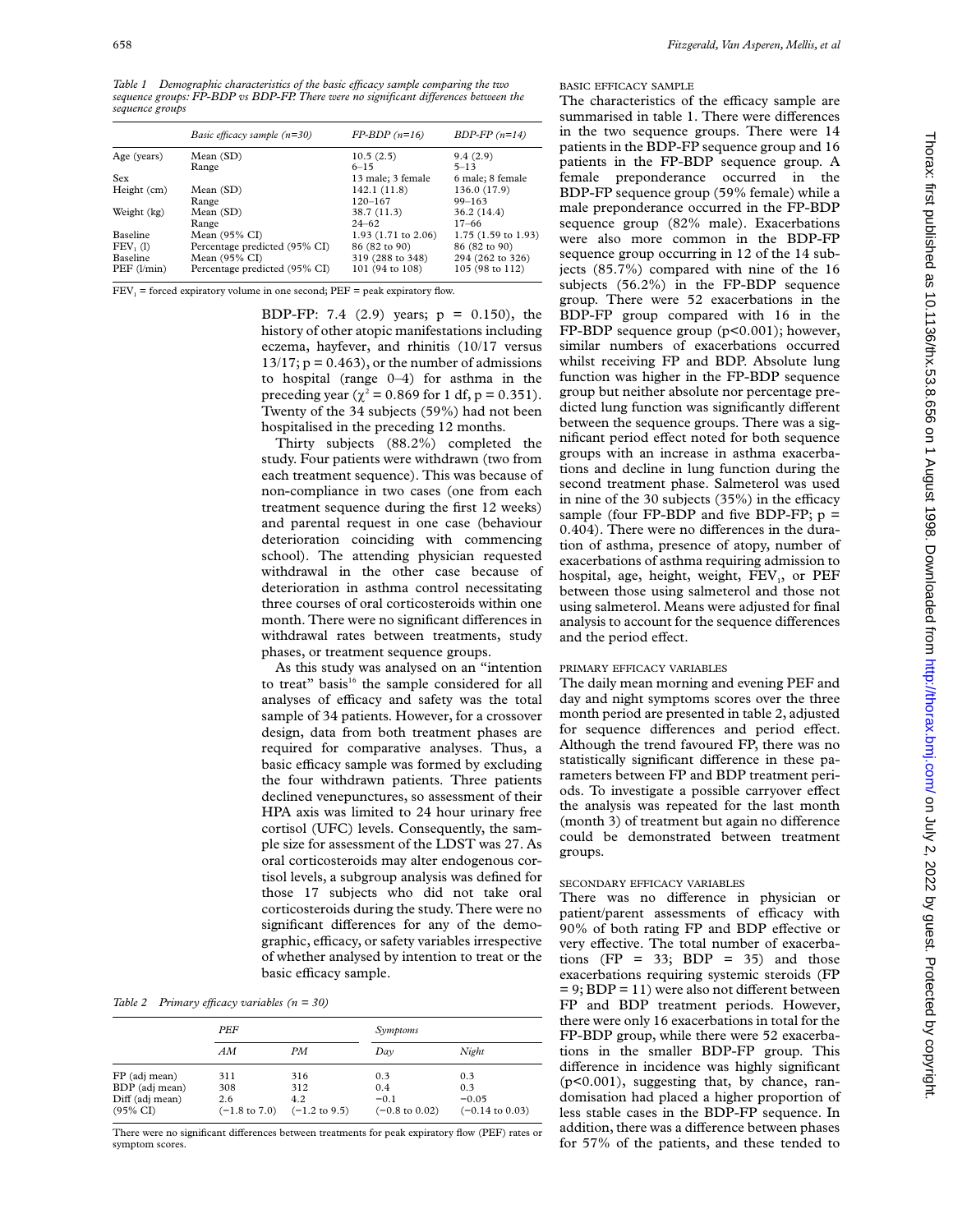*Table 3 Adrenal function for all subjects*

|                                                                           | UFC $(mmol/24 h)$                               |                                                 | $ACTH$ (pmol/l)                                    | LDST (nmol/l)                                     |                                         |
|---------------------------------------------------------------------------|-------------------------------------------------|-------------------------------------------------|----------------------------------------------------|---------------------------------------------------|-----------------------------------------|
|                                                                           | $8$ wks $(n=28)$                                | 12 wks $(n=25)$                                 | $(n=26)$                                           | Baseline $(n=27)$                                 | Peak $(n=27)$                           |
| FP (adj mean)<br>BDP (adj mean)<br>Diff (adj mean)<br>$(95\% \text{ CI})$ | 25.0<br>23.3<br>1.7<br>$(-3.7 \text{ to } 7.2)$ | 25.3<br>25.2<br>0.1<br>$(-6.0 \text{ to } 6.3)$ | 7.21<br>7.18<br>0.03<br>$(-1.59 \text{ to } 1.65)$ | 265<br>246<br>18.65<br>$(-39.6 \text{ to } 76.9)$ | 437<br>436<br>1.15<br>(-45.79 to 48.09) |

UFC = urinary free cortisol; ACTH = adrenocorticotrophin; LDST = low dose cortisol stimulation test.

*Table 4 Adrenal function for the subset of patients who did not receive oral steroids during the study*

|                                                                     | UFC $(mmol/24 h)$                                |                                                     | $ACTH$ (pmol/l)                                      | $LDST$ ( $nmoll$ )                                        |                                                           |
|---------------------------------------------------------------------|--------------------------------------------------|-----------------------------------------------------|------------------------------------------------------|-----------------------------------------------------------|-----------------------------------------------------------|
|                                                                     | $8 \text{ wks} (n=18)$                           | 12 wks $(n=18)$                                     | $(n=16)$                                             | Baseline $(n=17)$                                         | Peak $(n=17)$                                             |
| FP adj mean<br>BDP adj mean<br>Diff adj mean<br>$(95\% \text{ CI})$ | 23.4<br>20.9<br>2.5<br>$(-5.5 \text{ to } 10.5)$ | 23.3<br>28.4<br>$-5.1$<br>$(-12.6 \text{ to } 2.4)$ | 9.36<br>7.67<br>$1.69*$<br>$(0.08 \text{ to } 3.29)$ | 252.85<br>230.03<br>22.82<br>$(-37.63 \text{ to } 83.27)$ | 432.02<br>407.16<br>24.86<br>$(-32.32 \text{ to } 82.04)$ |

 $x_{p<0.04}$ 

UFC = urinary free cortisol; ACTH = adrenocorticotrophin; LDST = low dose cortisol stimulation test.

have fewer exacerbations in the first phase, regardless of treatment. The period effect was significant ( $p = 0.015$ ) but the treatment difference was not significant ( $p = 0.476$ ). Interestingly, when the number of subjects who required oral corticosteroids to treat exacerbations of asthma was used as an indicator of asthma lability, no significant differences were demonstrated (FP-BDP: 4/16 versus BDP-FP  $8/14$ ;  $\chi^2 = 2.015$  for 1 df; p = 0.156). Similarly, the total number of courses of oral steroids did not differ between groups (FP-BDP 7/16 versus BDP-FP 13/14;  $\chi^2$ =0.272 for 1 df; p = 0.10). Additionally, mean clinic PEF (FP 317.7 (81.2)l/min; BDP 319.8 (78.6)l/min) and FEV<sub>1</sub> (FP 1.88 (0.55)l; BDP 1.86 (0.61)l) were also not significantly different.

#### ADRENAL FUNCTION

The results of the adrenal function studies for all patients are summarised in table 3. Results for 24 hour urinary cortisol levels were only included if no oral steroids had been taken on the day of testing. There were no significant differences in adjusted means for urinary free cortisol levels at eight or 12 weeks, ACTH levels, or baseline and peak serum cortisol levels after LDST between FP and BDP treatment phases. Interestingly, there was a period effect with cortisol levels being generally higher during the second phase of treatment for both sequence groups.

A separate analysis was undertaken for patients who did not receive oral steroids during the treatment phases and is illustrated in table 4. Although the adjusted mean ACTH level was significantly higher during FP treatment (p<0.04), there were no significant differences in urinary free cortisol levels or baseline and peak serum cortisol levels after LDST between the FP and BDP treatment phases.

The low dose synacthen test results suggested the possibility of mild adrenal suppression in both treatment groups, based on previously reported normal data.<sup>12</sup> Mean baseline cortisol levels were below normal (<200 nmol/l) in 15 subjects (55%) given FP and 11 subjects (41%) treated with BDP. Mean LDST stimulated peak serum cortisol levels were below normal (<500 nmol/l) in 18 subjects (67%) treated with FP and 19 subjects (70%) treated with BDP. Separate analysis of patients not receiving oral steroids during the treatment phases did not significantly alter these findings.

#### GROWTH

There was no evidence of growth suppression during the treatment phases. Mean Ht SDS at baseline was similar for both sequence groups, with the overall group mean being  $-0.20$ . There was no significant treatment effect or period effect on growth which remained normal. Mean Ht SDS overall at the end of seven months was  $-0.22$  and both sequence groups grew by a mean of 3.2 cm over this period.

#### ADVERSE EVENTS

Most of the adverse events were related to exacerbations of asthma or upper respiratory tract infections. Headaches were also common affecting  $58.8\%$  of subjects. Most of these adverse events were considered unrelated to inhaled corticosteroids. There was no difference in either the total number of adverse events or the number of adverse events considered possibly related to inhaled corticosteroids between the FP and BDP treatment phases.

#### **Discussion**

We have shown that  $FP 750 \mu g/day$  is as effective as BDP 1500 µg/day over 12 week periods in children with persistent severe asthma previously requiring 1000–2000 µg inhaled steroid therapy. Our study confirms the  $2:1$  efficacy advantage of FP over BDP previously shown in adults on high dose inhaled steroids<sup>9</sup> and extends the similar findings in children on low dose inhaled steroids.<sup>11</sup>

Some of the difficulties involved in conducting a clinical crossover study are highlighted in our findings. Group differences in important background variables such as asthma severity interact with seasonal/periodic effects in the crossover design and make interpretation more difficult. In particular, if subjects tend to be worse during the second treatment period—for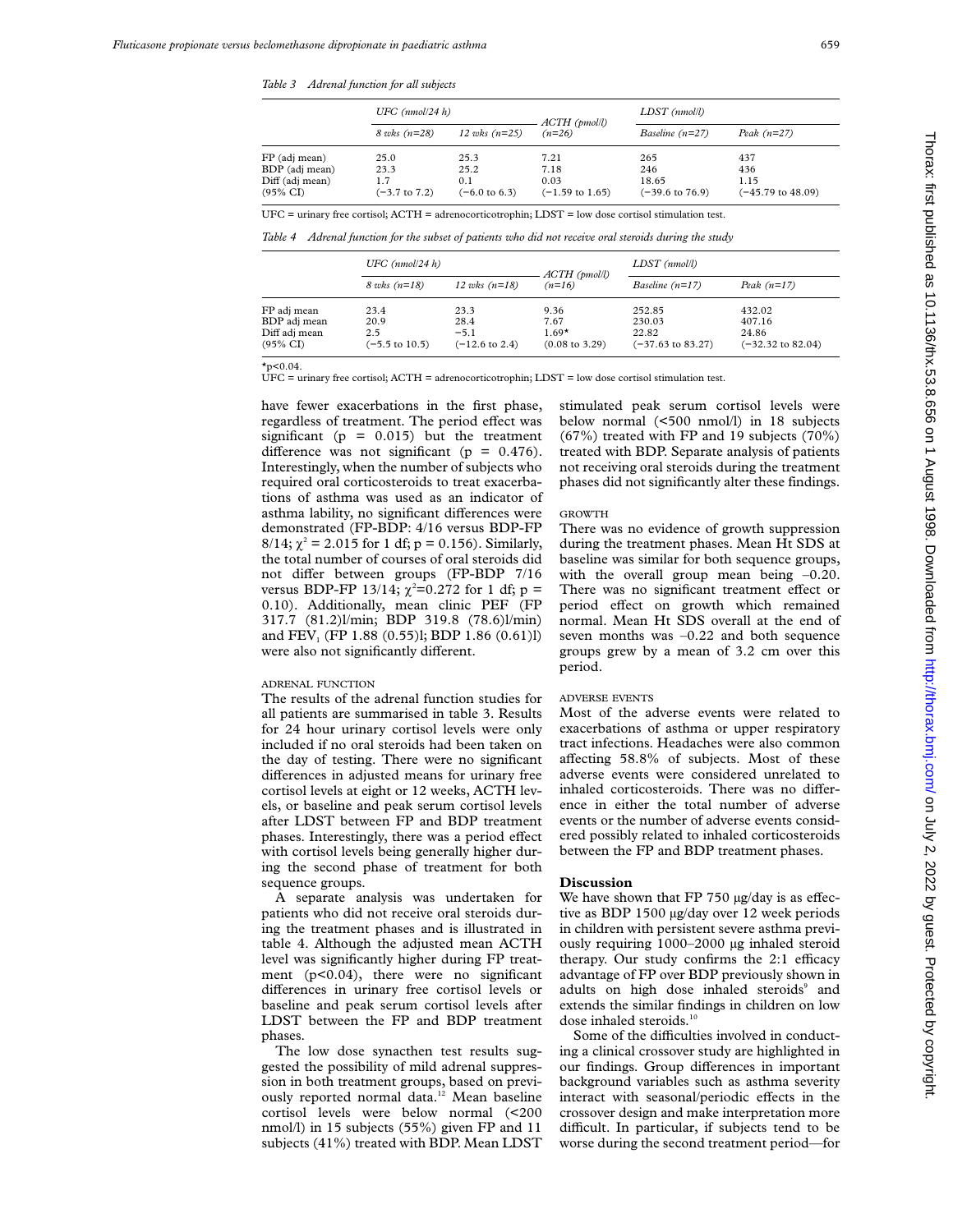example, winter months—and there is a preponderance of more severe asthmatics in one group, the second treatment period in that group may appear to be disadvantaged. There were significant differences between FP-BDP and BDP-FP sequence groups for sex distribution, frequency of exacerbations, and absolute lung function. The lung function differences were probably related both to difference in height and asthma severity. There was also a significant period effect with more exacerbations occurring in the second 12 week period for both sequence groups. This was most probably related to a seasonal effect as subjects were mainly recruited during summer and thus were in winter during the second treatment phase. Thus, in all our analyses a full covariance model was used and means were adjusted to account for the influence of age, height, sex, seasonal influence, treatment order, and frequency of exacerbations. The potential for a treatment carryover effect existed in the present study. Although we did not have a washout period between treatment periods, averaging symptoms and PEF over the full three month period should have diluted any carryover effect. In addition, a separate analysis comparing only the last month (month 3) of each treatment period was also performed and this showed no difference between FP and BDP treatments. We believe that compliance was adequate as only two subjects (6%) were withdrawn for this reason and the remainder completed all diary cards, clinical appointments, and investigations. We attributed good compliance to monthly clinical reviews with diary card audits and regular telephone liaison by our study nurse.

A potential criticism of our study is that we did not "back titrate" the doses of BDP to ensure that 1500 µg was the minimum effective dose for each patient studied. Our study patients were well known to us and had required high doses of inhaled steroids plus relatively frequent courses of systemic steroids to maintain adequate control of their symptoms. All had been maintained on 1000–2000 µg of inhaled steroids per day for the previous 12 months and two thirds had required 1500– 2000 µg per day. We felt that the ethics and logistics of back titration in this patient population would be difficult to implement in our study protocol, especially with treatment periods of only three months on each medication. This decision was supported by the observation that most of the children had significant symptoms and exacerbations during the study periods, with half the patients requiring intervention with systemic steroids. Previous experience in adults using equal doses of BDP and FP has demonstrated an efficacy advantage of FP over BDP. <sup>8</sup> A logical extension of our study would therefore be to compare equal doses of FP and BDP in our study population as an alternative to back titration.

We were unable to demonstrate any differences in urinary free cortisol levels, ACTH levels, and baseline and peak cortisol levels following LDST stimulation between the FP 750 µg and BDP 1500 µg treatment periods. This was unexpected as previous experience in adults had suggested that the  $2:1$  efficacy advantage of FP over BDP was also associated with significantly less adrenal suppression based on plasma cortisol estimations.<sup>9</sup> A potential confounding factor was the frequent concurrent use of systemic steroids. A separate analysis of children who did not receive systemic steroids during the study period (table 4) did show significantly higher ACTH levels in the FP treatment phase. This suggests that concurrent systemic steroids may have obscured a safety advantage of FP over BDP. However, there were no differences in either urinary free cortisol levels or baseline and peak cortisol levels after LDST. In addition, the relevance of this small difference in ACTH is uncertain, given the high variability of this particular measurement.

It is also possible that systemic or inhaled steroids given prior to the study influenced the adrenal function tests. Unfortunately, we did not have adequate records of the frequency of systemic steroid usage prior to entry. However, given consistent treatment compliance (diary cards, regular telephone contact, and monthly clinic visits) there was an interesting period effect noted—namely, that cortisol measurements were generally higher during the second phase of the study despite the fact that exacerbations (and systemic steroid use) were more frequent during this period. This suggests that pre-study systemic steroid usage influenced the cortisol results, particularly during the first treatment phase. Alternatively, it may reflect an effect of disease activity on adrenal function. Such a rise in plasma cortisol levels has been demonstrated in previous studies both in adults<sup>8 9</sup> and children.<sup>10 17</sup> While prior or concurrent systemic or inhaled steroids could potentially have influenced the adult studies, this was less likely to be a confounding factor in the childhood studies. In particular, the study by Mackenzie *et al*<sup>17</sup> documented that no child had received inhaled or systemic steroids in the six month period preceding the study. It is therefore possible that participation in the study may have improved compliance, and thus asthma control,<sup>18</sup> and this in turn may have influenced adrenal function.

We found that a significant percentage of our study group had evidence of mild adrenal suppression based on the results of LDST. Approximately half the children had baseline morning cortisol levels below normal (<200 nmol/l) while approximately two thirds had peak serum cortisol levels following low dose synacthen stimulation below normal (<500 nmol/l). This contrasts with the study by Broide *et al*<sup>12</sup> which found that 35% of children receiving a mean dose of 500 µg/m <sup>2</sup> BDP or BUD had a peak stimulated cortisol level of <500nmol/l using the LDST. Recent evidence suggests that doses of inhaled steroid as low as  $400 \mu g/day$  may suppress cortisol production<sup>17</sup> and suppression with higher doses (600–2000  $\mu$ g) has also been previously demonstrated.<sup>19</sup> The clinical relevance of these degrees of adrenal dysfunction remains uncertain. While it does suggest an effect from the inhaled steroid